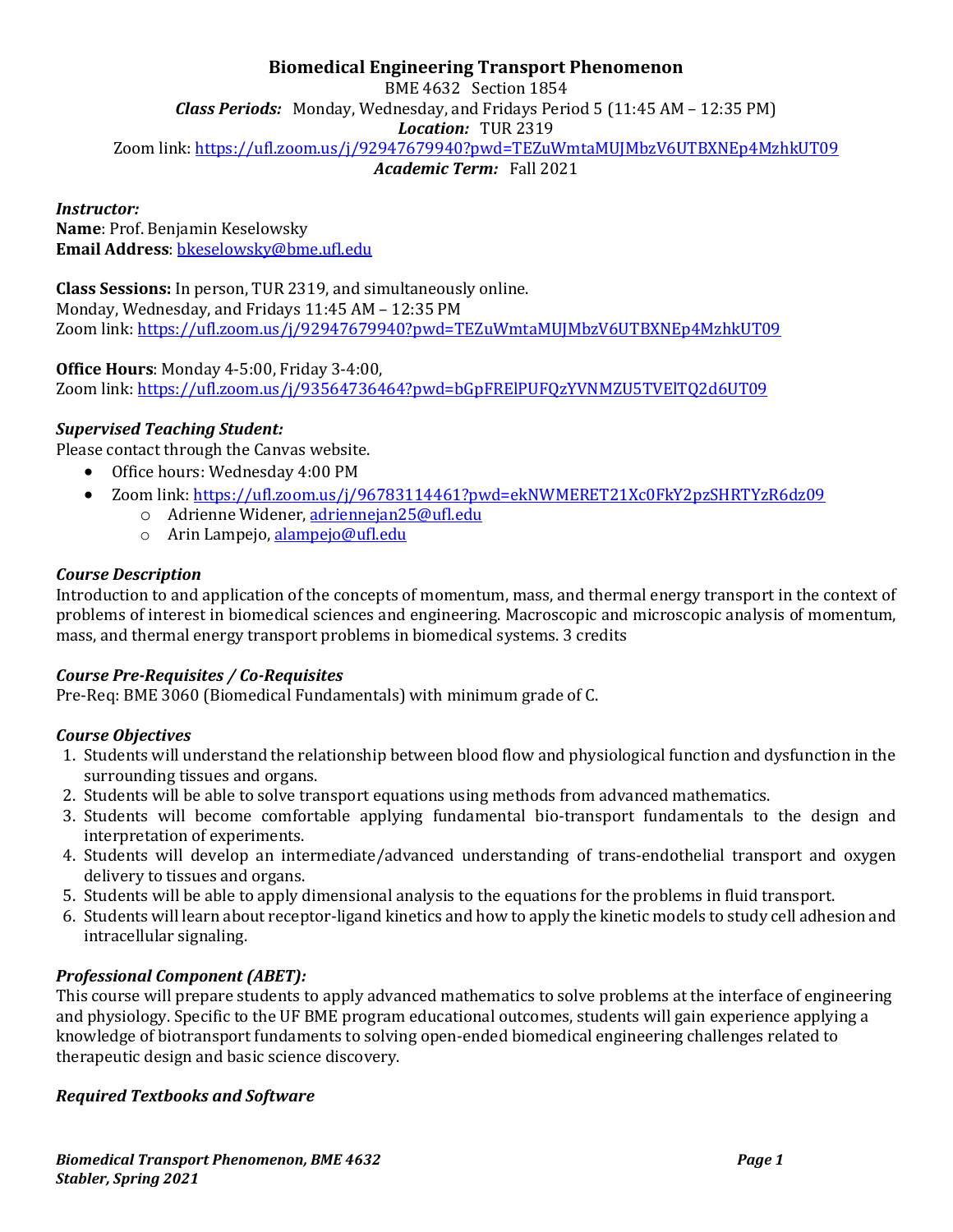G.A. Truskey, F. Yuan, D.F. Katz, Transport Phenomena in Biological Systems, 2nd Edition. Pearson Prentice Hall, 2009. ISBN: 0-13-156988-8.

*Note: The textbook for this course, is available as a short-term loan to check out for 2 hours at a time at the Marston Science Library. Please visit the service desk and ask for the course reserve item for BME4632.*

**Software**: A means for solving systems of equations is required for completion of certain assignments (e.g., Matlab, graphing calculator, or Wolfram Alpha website).

## *Topics Covered in this Course*

- Approaching problems from an engineering prospective
- Introduction to bio-transport problems
- Introduction to diffusion and convection
- Review of forces and fluid statics
- Newtonian fluids and shear/stain relationships
- Fluid transport: kinematics, conservation equations
- Fluidic applications: parallel-plate, rectangular and cylindrical channels
- Differential forms of the conservation of mass and momentum: Navier Stokes
- Integral forms of the conservation of mass and momentum
- Blood rheology
- Physiological and pathological blood flow and the cardiovascular system
- Dimensional analysis and scaling
- Mass transport: steady diffusion and boundary conditions
- Steady state diffusion from variable geometries
- Unsteady diffusion
- Transport in porous media
- Special Topics: Transvascular transport; Pharmokinetics; Drug delivery

# *Relation to Program Outcomes (ABET):*

#### The following ABET learning outcomes are emphasized in this course.

| <b>ABET Outcome</b>                                                                                      | Coverage* |            |
|----------------------------------------------------------------------------------------------------------|-----------|------------|
| 1. an ability to identify, formulate, and solve complex engineering problems by applying principles of   | High      | Emphasized |
| engineering, science, and mathematics                                                                    |           |            |
| 2. an ability to apply engineering design to produce solutions that meet specified needs with            |           |            |
| consideration of public health, safety, and welfare, as well as global, cultural, social, environmental, |           |            |
| and economic factors                                                                                     |           |            |
| 3. an ability to communicate effectively with a range of audiences                                       |           |            |
| 4. an ability to recognize ethical and professional responsibilities in engineering situations and make  |           |            |
| informed judgments, which must consider the impact of engineering solutions in global, economic,         |           |            |
| environmental, and societal contexts                                                                     |           |            |
| 5. an ability to function effectively on a team whose members together provide leadership, create a      |           |            |
| collaborative and inclusive environment, establish goals, plan tasks, and meet objectives                |           |            |
| 6. an ability to develop and conduct appropriate experimentation, analyze and interpret data, and        | Medium    | Reinforced |
| use engineering judgment to draw conclusions                                                             |           |            |
| 7. an ability to acquire and apply new knowledge as needed, using appropriate learning strategies        | Low       | Reinforced |

*Course Schedule:* Canvas will be used to post the course schedule and quiz/exam dates. The schedule is tentative and subject to change based on course progress and student needs.

## *Meeting Course Objectives:*

The course objectives will be achieved through: lectures, participation, handouts, website, assignments, and exams/quizzes.

Lectures: The lectures will reinforce important concepts or areas of information, outline derivations, and provide support for completion of homework assignments. Lectures will be supported by the primary textbook for the class, but other topics will be covered at the discretion of the instructor. Attendance is critical for success in this course.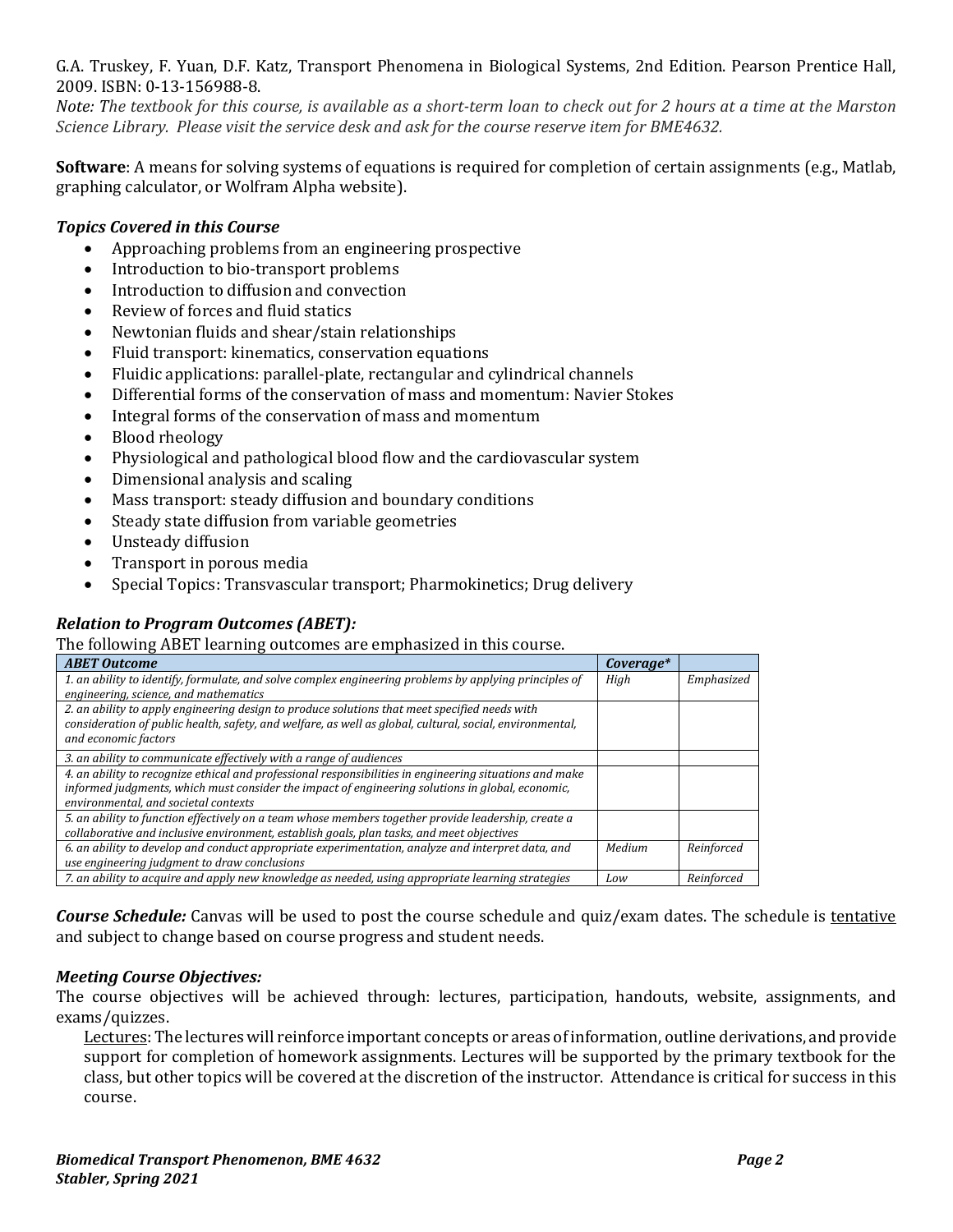Participation: You are highly encouraged to ask questions and participate in course problem derivations during class. In-class assignments, discussions, and questions will be offered to enrich learning and for in-class assignment credits or bonus points.

Website: Canvas (elearning.ufl.edu) will be used extensively to post relevant information on the course, including all assignments. All students are fully responsible for ensuring that they have access to the course website on Canvas and that they check this website or set up reminders to ensure they are fully aware of all postings. Failure to check this website will not be a valid excuse for not completing assignments. Grades will also be posted using Canvas as the course progresses.

Assignments: Given that a large amount of this class covers mathematics and engineering principles, in-class and homework assignments will be a critical component to this course. In-class assignments are used to reinforce covered material (lectures or from the book). For homework, you will generally be given 1 week to complete assignments. Independent completion of the homework is critical to success in this course. Homework assignments are due by the time indicated to be considered on time. As an online course, it is critical that you have a means to electronically submit your homework in a manner that is clearly legible. For electronic submissions, I will only accept a single PDF file containing clearly legible pages in correct sequence of the assigned work (problems in order) submitted via Canvas. Submissions that do not meet these requirements will not be graded and counted as 0 pts.

Late homework will be accepted up to 24 hrs after the deadline, but with a 15 pt penalty. Homework after this time frame will not be accepted for any excuse except a documented university approved absence. Note that homework is a considerable percentage of your grade, so make the completion of this a priority.

Exams/Quizzes: The format for examinations and the quiz may fluctuate as the course progresses, with variation in format and credit distribution (e.g. take home work, presentations, and in-class discussions).

# *Online Course Recording*

Our class sessions may be audio visually recorded for students in the class to refer back and for enrolled students who are unable to attend live. Students who participate with their camera engaged or utilize a profile image are agreeing to have their video or image recorded. If you are unwilling to consent to have your profile or video image recorded, be sure to keep your camera off and do not use a profile image. Likewise, students who un-mute during class and participate orally are agreeing to have their voices recorded. If you are not willing to consent to have your voice recorded during class, you will need to keep your mute button activated and communicate exclusively using the "chat" feature, which allows students to type questions and comments live. The chat will not be recorded or shared. As in all courses, unauthorized recording and unauthorized sharing of recorded materials is prohibited.

## *Attendance Policy, Class Expectations, Make-Up Policy, and Assistance*

Attendance: Attendance is not monitored, but is essential for success in this course. It is your responsibility to keep up to date on the materials/assignments when you have missed class. Please notify me in advance if you will be missing (or have missed) more than 2 consecutive classes, as I am here to help if you experience illness or an event that makes it challenging to keep up with course material.

Communication: Class announcements will be posted to Canvas and all students are responsible for ensuring awareness of these postings. Failure to review the course website is not an excuse for missing assignments, class time changes, etc. All students are expected to communicate in a professional manner. Contact me via Canvas only.

Conduct: All students are expected to conduct themselves in a professional manner when participating in this course. A student participating in conduct that is not supportive of the educational experience will be requested to terminate this activity or leave the classroom. Discussions should be conducted in a respectful and courteous manner, to encourage a dynamic interaction from all in attendance.

Make-Up Policy: Make up exams and/or quizzes will only be permitted for university approved absences. Please review your student handbook to ensure that you understand the requirements for a university approved absence.<br>Excused absences are consistent with university policies in the undergraduate catalog Excused absences are consistent with university policies in the undergraduate catalog [\(https://catalog.ufl.edu/ugrad/current/regulations/info/attendance.aspx\)](https://catalog.ufl.edu/ugrad/current/regulations/info/attendance.aspx) and require appropriate documentation.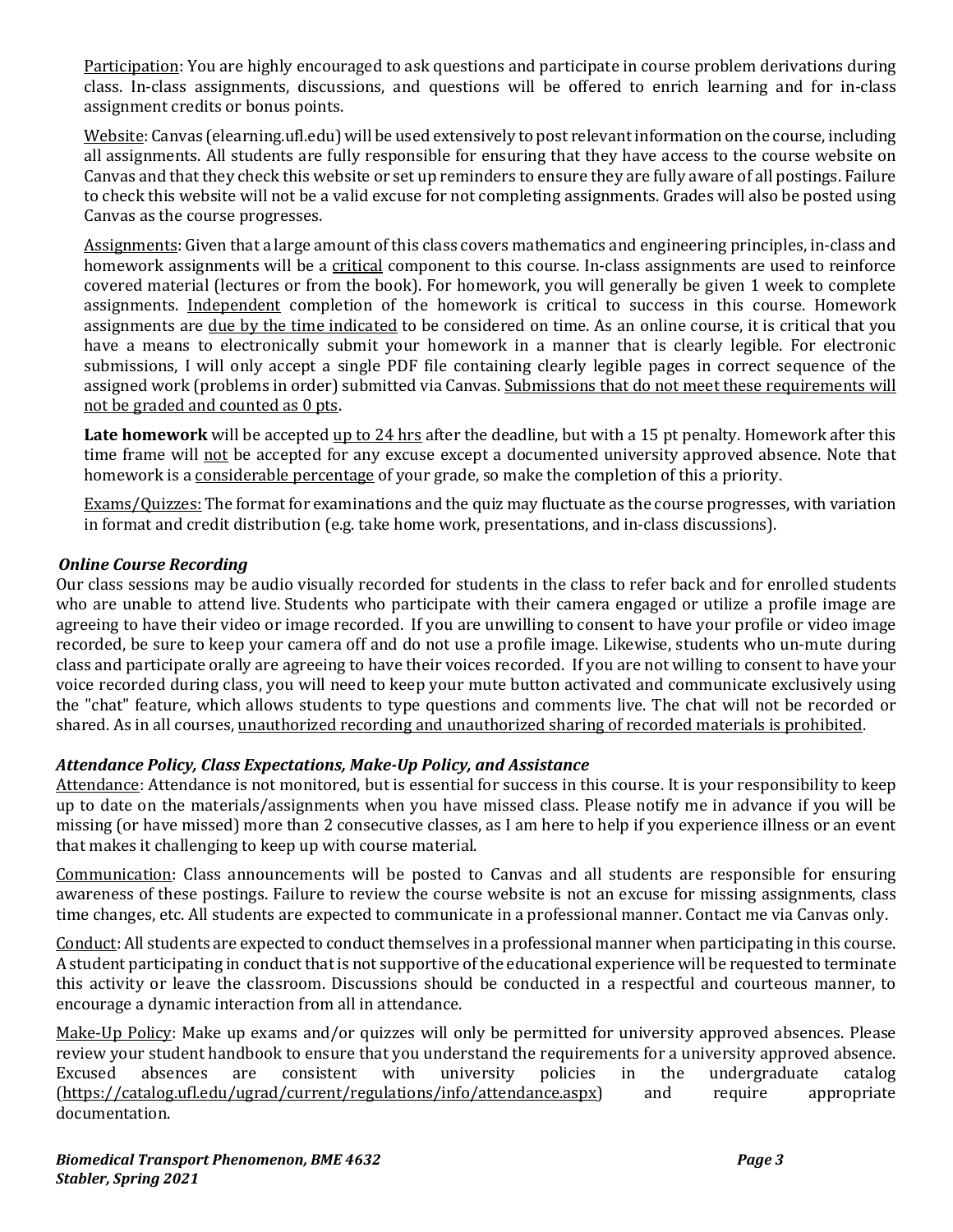Assistance with Course Material: You should expect this course to challenge you and require time, effort, and thoughtful analysis for success. When a concept or problem presents a challenge, spend the time to really think about how to approach the problem, as this thoughtful analysis will train you for success in exams (and future classes). If you are struggling with a concept or problem, you have 2 primary resources: 1) your peers and 2) your professor. Before you reach out to any of these resources, you are expected to have spent considerable time on your own attempting to understand or complete the problem.

Peers: Establishing a strong and fruitful peer network is an important resource in your major and will help serve you well as you progress in BME, so seek out colleagues that can serve as a strong peer network. Brainstorming on problems with your peer group (after you have attempted to solve them independently) is permitted; however, this dynamic interaction should be one that leads to improved conceptual understanding on how to approach problems – not one used as a crutch to copy solutions. Assignments are used to train you for exams, so copying solutions from friends will inevitably result in a poor exam performance. In the end, individual assignments must be your own work, not a copied solution. *If copying of work on an individual assignment is evident, the problem will earn 0 credits*.

Professor: I am another resource to assist you in succeeding in this course. You are welcome to see me during my regularly posted office hours. Due to multiple demands, I am typically unavailable outside of these times, but can be reached via email (sent via Canvas). During office hours, I look forward to answering any questions that can help clarify a concept or provide a new prospective on how to approach a problem. When notes are left on assignments and exams to "see me", this means that I would like to take extra time to work out concepts with you. I will leave it up to you, however, to initiate scheduling this meeting.

# *In-Class Recording*

Students are allowed to record video or audio of class lectures. However, the purposes for which these recordings may be used are strictly controlled. The only allowable purposes are (1) for personal educational use, (2) in connection with a complaint to the university, or (3) as evidence in, or in preparation for, a criminal or civil proceeding. All other purposes are prohibited. Specifically, students may not publish recorded lectures without the written consent of the instructor.

A "class lecture" is an educational presentation intended to inform or teach enrolled students about a particular subject, including any instructor-led discussions that form part of the presentation, and delivered by any instructor hired or appointed by the University, or by a guest instructor, as part of a University of Florida course. A class lecture does not include lab sessions, student presentations, clinical presentations such as patient history, academic exercises involving solely student participation, assessments (quizzes, tests, exams), field trips, private conversations between students in the class or between a student and the faculty or lecturer during a class session.

Publication without permission of the instructor is prohibited. To "publish" means to share, transmit, circulate, distribute, or provide access to a recording, regardless of format or medium, to another person (or persons), including but not limited to another student within the same class section. Additionally, a recording, or transcript of a recording, is considered published if it is posted on or uploaded to, in whole or in part, any media platform, including but not limited to social media, book, magazine, newspaper, leaflet, or third party note/tutoring services. A student who publishes a recording without written consent may be subject to a civil cause of action instituted by a person injured by the publication and/or discipline under UF Regulation 4.040 Student Honor Code and Student Conduct Code.

## *University Honesty Policy*

UF students are bound by The Honor Pledge which states, "We, the members of the University of Florida community, pledge to hold ourselves and our peers to the highest standards of honor and integrity by abiding by the Honor Code. On all work submitted for credit by students at the University of Florida, the following pledge is either required or implied: "On my honor, I have neither given nor received unauthorized aid in doing this assignment." The Honor Code [\(https://sccr.dso.ufl.edu/policies/student-honor-code-student-conduct-code/\)](https://sccr.dso.ufl.edu/policies/student-honor-code-student-conduct-code/) specifies a number of behaviors that are in violation of this code and the possible sanctions. Furthermore, you are obligated to report any condition that facilitates academic misconduct to appropriate personnel. If you have any questions or concerns, please consult with the instructor or STs in this class.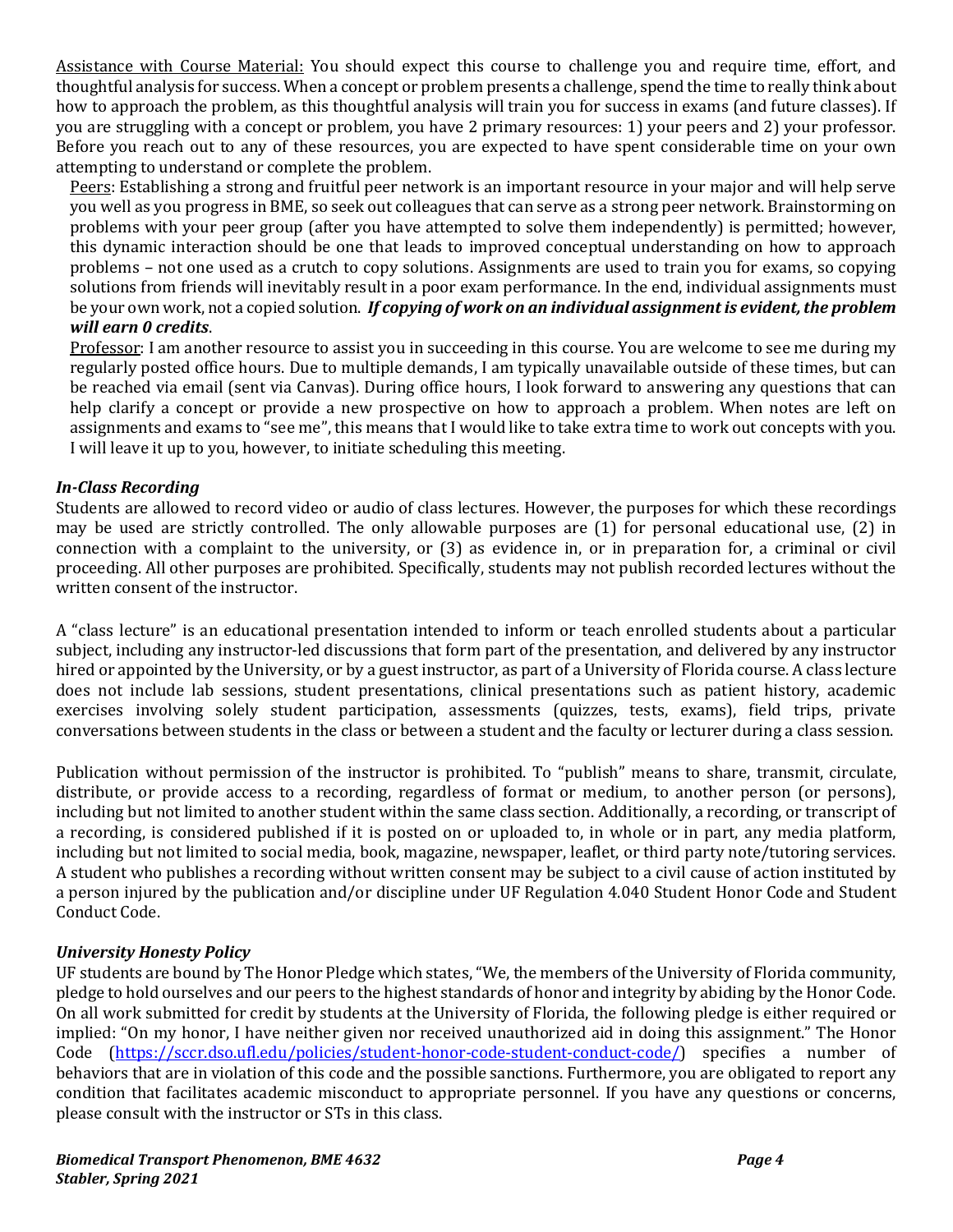## **Plagiarism**

Plagiarism is the most common infraction to the UF Honor Code. If you are confused as to what constitutes plagiarism, see here: [https://guides.uflib.ufl.edu/copyright/plagiarism.](https://guides.uflib.ufl.edu/copyright/plagiarism) Plagiarism on any of your assignments **will automatically be reported to the Dean of Students as a UF Student Honor Code violation.** Also, note that **copying solutions for any assignment, regardless of the source (e.g. other students, pirated website solutions), will be treated as plagiarism.**

#### *Evaluation of Grades*

|                         | <b>Percentage of Final</b> |  |
|-------------------------|----------------------------|--|
|                         | Grade                      |  |
| Assignments             | 30%                        |  |
| Quiz(1)                 | 10%                        |  |
| Exams (3, equal weight) | 60%                        |  |
| <b>Total</b>            | 100%                       |  |

To maximize your partial credit in grading:

- 1. Write legibly and do not crowd your work.
- 2. Construct a clear diagram, if appropriate.
- 3. Write the equations you are using in symbols before substituting in numbers.
- 4. Label all numerical quantities/values with units.
- 5. Box your final answer.

## *Grading Policy*

| Percent       | Grade | <b>Grade Points</b> |
|---------------|-------|---------------------|
| $93.4 - 100$  | A     | 4.00                |
| $90.0 - 93.3$ | A-    | 3.67                |
| 86.7 - 89.9   | B+    | 3.33                |
| 83.4 - 86.6   | B     | 3.00                |
| $80.0 - 83.3$ | B-    | 2.67                |
| $76.7 - 79.9$ | C+    | 2.33                |
| 73.4 - 76.6   | C     | 2.00                |
| $70.0 - 73.3$ | $C-$  | 1.67                |
| $66.7 - 69.9$ | D+    | 1.33                |
| $63.4 - 66.6$ | D     | 1.00                |
| $60.0 - 63.3$ | D-    | 0.67                |
| $0 - 59.9$    | Е     | 0.00                |

Final cumulative numerical grades will be rounded to the nearest tenth of a point. Curving of assignments is exceptionally rare and typically only due to the entire class missing a question. No extra assignments for additional credit are given in this course. There is no curving of final grades.

Note: In order to graduate, students must have an overall GPA and an upper-division GPA of 2.0 or better (C or better). A grade of "C minus" is equivalent to a GPA of 1.67. For more information on grades and grading policies, please visit:<https://catalog.ufl.edu/ugrad/current/advising/info/academic-progress.aspx>

Grade challenges: We do our best to grade evenly and fairly, but mistakes in grading can happen. Requests to modify points on assignments, quiz, or exams must be submitted in writing to Dr. Stabler within 1 week from when the graded assignment was made available. The request should identify the question and provide clear justification/reasoning for the requested change. The instructor will then review the request and modify the grade, as necessary. For grade challenge requests, the instructor reserves the right regrade the *entire* assignment, not just the points in question. The instructor also reserves the right to turn down unreasonable or frivolous grade challenge requests.

## *Students Requiring Accommodations*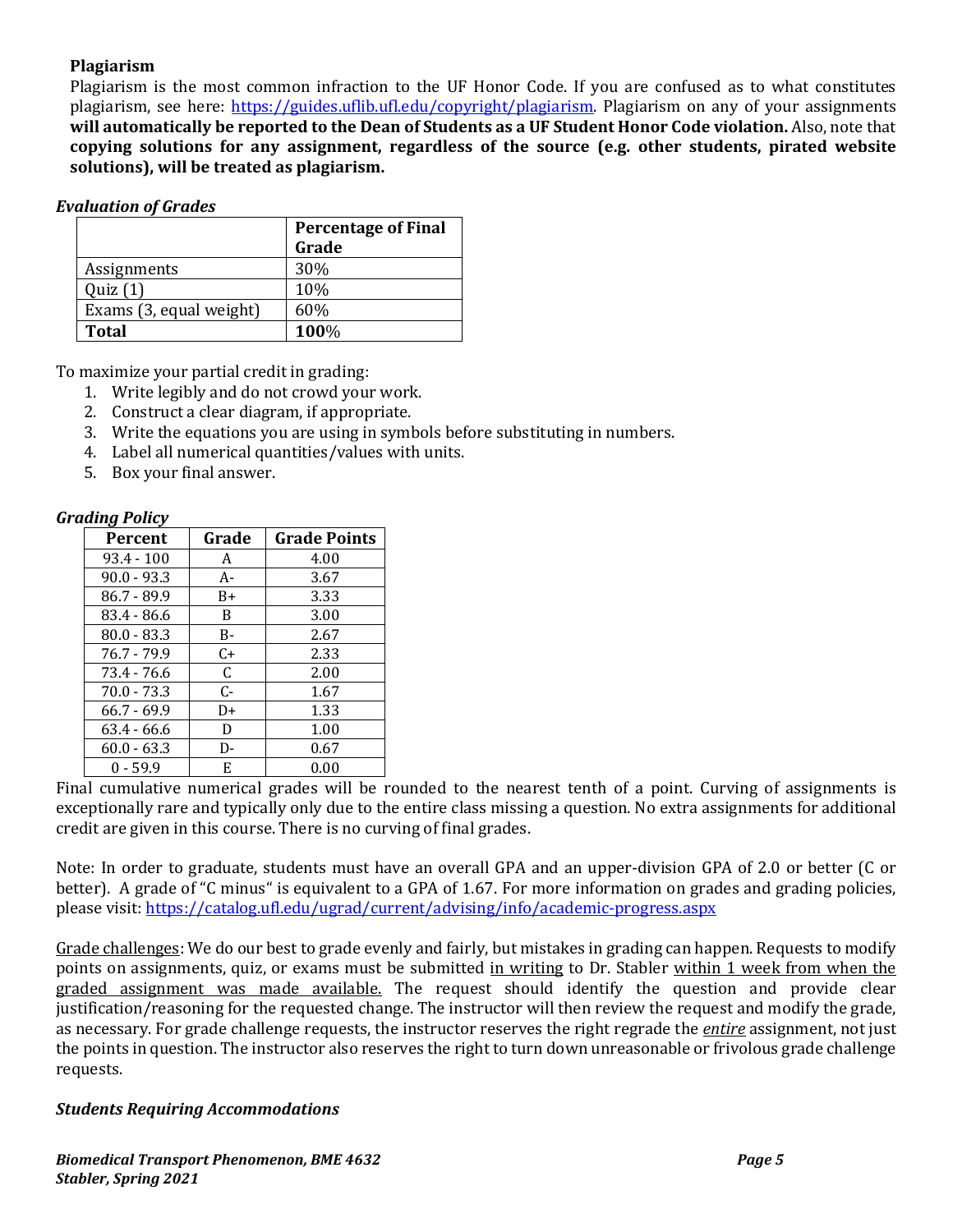Students with disabilities requesting accommodations should first register with the Disability Resource Center (352- 392-8565, https://www.dso.ufl.edu/drc) by providing appropriate documentation. Once registered, students will receive an accommodation letter which must be presented to the instructor when requesting accommodation. Students with disabilities should follow this procedure as early as possible in the semester.

# *Course Evaluation*

Students are expected to provide professional and respectful feedback on the quality of instruction in this course by completing course evaluations online via GatorEvals. Guidance on how to give feedback in a professional and respectful manner is available at [https://gatorevals.aa.ufl.edu/students/.](https://gatorevals.aa.ufl.edu/students/) Students will be notified when the evaluation period opens, and can complete evaluations through the email they receive from GatorEvals, in their Canvas course menu under GatorEvals, or via [https://ufl.bluera.com/ufl/.](https://ufl.bluera.com/ufl/) Summaries of course evaluation results are available to students a[t https://gatorevals.aa.ufl.edu/public-results/.](https://gatorevals.aa.ufl.edu/public-results/)

# *Commitment to a Safe and Inclusive Learning Environment*

The Herbert Wertheim College of Engineering values broad diversity within our community and is committed to individual and group empowerment, inclusion, and the elimination of discrimination. It is expected that every person in this class will treat one another with dignity and respect regardless of gender, sexuality, disability, age, socioeconomic status, ethnicity, race, and culture.

If you feel like your performance in class is being impacted by discrimination or harassment of any kind, please contact your instructor or any of the following:

- Your academic advisor or Undergraduate Program Coordinator
- Robin Bielling, Director of Human Resources, 352-392-0903, [rbielling@eng.ufl.edu](mailto:rbielling@eng.ufl.edu)
- Curtis Taylor, Associate Dean of Student Affairs, 352-392-2177[, taylor@eng.ufl.edu](mailto:taylor@eng.ufl.edu)
- Toshikazu Nishida, Associate Dean of Academic Affairs, 352-392-0943[, nishida@eng.ufl.edu](mailto:nishida@eng.ufl.edu)

## *Software Use*

All faculty, staff, and students of the University are required and expected to obey the laws and legal agreements governing software use. Failure to do so can lead to monetary damages and/or criminal penalties for the individual violator. Because such violations are also against University policies and rules, disciplinary action will be taken as appropriate. We, the members of the University of Florida community, pledge to uphold ourselves and our peers to the highest standards of honesty and integrity.

## *Student Privacy*

There are federal laws protecting your privacy with regards to grades earned in courses and on individual assignments. For more information, please see: <https://registrar.ufl.edu/ferpa.html>

## *Campus Resources:*

## *Health and Wellness*

## **U Matter, We Care:**

Your well-being is important to the University of Florida. The U Matter, We Care initiative is committed to creating a culture of care on our campus by encouraging members of our community to look out for one another and to reach out for help if a member of our community is in need. If you or a friend is in distress, please contact [umatter@ufl.edu](mailto:umatter@ufl.edu) so that the U Matter, We Care Team can reach out to the student in distress. A nighttime and weekend crisis counselor is available by phone at 352-392-1575. The U Matter, We Care Team can help connect students to the many other helping resources available including, but not limited to, Victim Advocates, Housing staff, and the Counseling and Wellness Center. Please remember that asking for help is a sign of strength. In case of emergency, call 9-1-1.

**Counseling and Wellness Center:** [http://www.counseling.ufl.edu/cwc,](http://www.counseling.ufl.edu/cwc) and 392-1575; and the University Police Department: 392-1111 or 9-1-1 for emergencies.

#### **Sexual Discrimination, Harassment, Assault, or Violence**

*Biomedical Transport Phenomenon, BME 4632 Page 6 Stabler, Spring 2021*